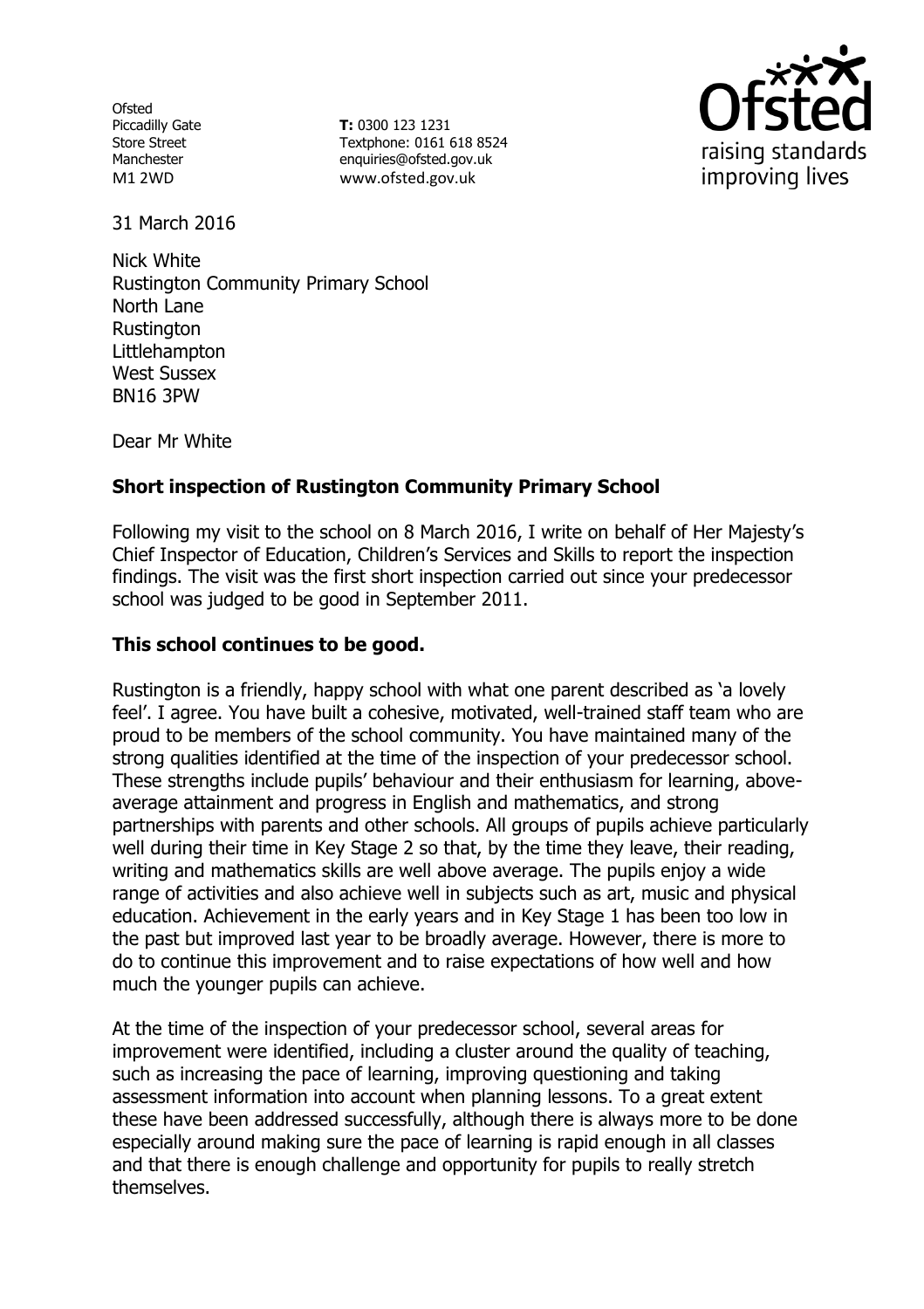

The teachers are currently becoming confident in using the new assessment system. They are making good use of the school's system of tracking what is being covered week by week and pupils' grasp of key pieces of knowledge and skills. Teaching assistants work effectively with individuals, in class and with small groups. The role and influence of governors were also areas identified for improvement. The governance of the school has completely changed since the school converted to become an academy and joined the Schoolsworks Academy Trust. The different layers of governance work effectively to provide both challenge and support. There are intensive checks to make sure that the school is working well. Nonetheless, the views of governors and trust members as to how well the school is performing are slightly generous.

## **Safeguarding is effective.**

Parents and staff wholeheartedly agree that pupils are safe, happy and well looked after in school. These aspects were judged to be strengths in the previous inspection and this continues to be true. Pupils cooperate well and there is very little inappropriate behaviour. When it does happen, it is managed very well. Pupils enjoy coming to school. As a result, attendance continues to be above average and very few pupils regularly take time off school.

There are three fully trained safeguarding leaders, and policies such as those for child protection, anti-bullying and e-safety are comprehensive and up to date. Systems for checking and recording to ensure that all adults are suitable to work with children are meticulous and well managed. There are clear training and induction arrangements to ensure that all staff, including new staff, volunteers and trainee teachers, understand the school's systems, their responsibilities and what to do if they have any concerns about a child's safety or well-being. You showed me good evidence that these systems are routinely followed in practice. There is further training planned for later this year on aspects such as positive handling and preventing extremism. The deputy headteacher has introduced a very useful system to track vulnerable pupils. This enables you to identify quickly any trends, and it highlights more complex needs. There is effective governor involvement in annual safeguarding audits and health and safety reviews.

# **Inspection findings**

- Relationships are very positive and purposeful throughout the school and throughout the day. Pupils are attentive in lessons. They enjoy each other's company in lessons and at playtimes, and are positive about the school and want to do well.
- We particularly focused on writing during this visit. You and your writing leader changed the approach to the teaching of and learning in writing last year and we could see good evidence that these changes are beginning to have a positive impact on the quality of pupils' written work.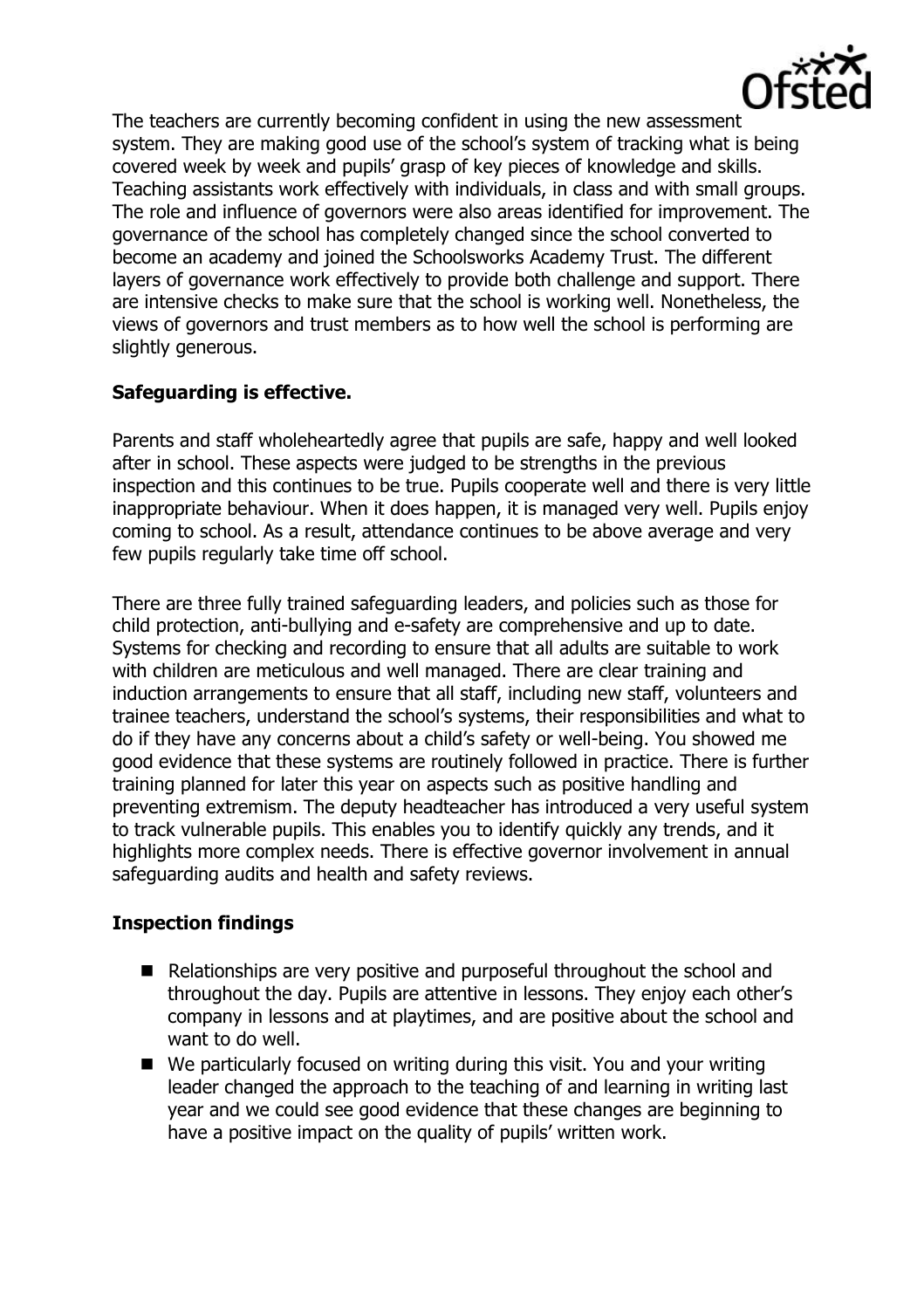

- Teachers plan carefully to develop pupils' vocabulary, writing techniques and enjoyment. The pupils' books and pupils' writing displayed around the school show that many pupils are making rapid progress. This is most pleasing in the increasing complexity and effectiveness of older pupils' writing. There are also some obvious improvements in Year 2 and this shows that current Key Stage 1 pupils are on track to achieve better than in the past.
- There are interesting opportunities for pupils to write for different purposes and in different subjects. The adults encourage the pupils to use the correct terminology in English and organise the classrooms so that there are visual reminders to support the learning. Pupils use charts to remind themselves what terms such as 'conjunction' and 'onomatopoeia' mean and use examples in their own writing. The teachers use high-quality children's literature to capture pupils' interest and to inspire their own writing.
- Teachers plan in year-group teams and this enables them to share ideas and expertise. They make good use of the skilled support staff who work effectively in whole classes, and with individuals and small groups. There is scope to introduce more challenge, and opportunities for pupils to really push themselves, make choices, take responsibility and really extend their own learning.
- Occasionally the atmosphere, especially in the younger classes, is a little too relaxed and although the pupils are engaged, the pace of learning becomes rather slow. Expectations about what the pupils can achieve are also a little low at times. For example, in several classes, there appears to be an expectation that one page is the norm for each lesson and very few pupils produce more than this. In some classes, adults sometimes try to include too many techniques in one lesson and this leaves the pupils less time to tell or write their stories.
- The pupils learn across a range of subjects. Throughout the school there are some lovely examples of art, for example the pop-art paintings based on a study of Lichtenstein and the sumptuous flowers in the style of Georgia O'Keeffe. Pupils sing tunefully and with enthusiasm. In physical education, pupils are able to reflect on other pupils' dance sequences and use the correct terms to describe different effects such as mirroring and balance. The groaning trophy table attests to the school's participation and success in sporting endeavours.
- There have been significant changes in governance since the previous inspection with conversion to academy status. The academy trust provides a good level of scrutiny and challenge and the responsibilities of the board and local governing bodies are clear. The school works closely with the four other schools in the trust, sharing expertise, ideas and training.